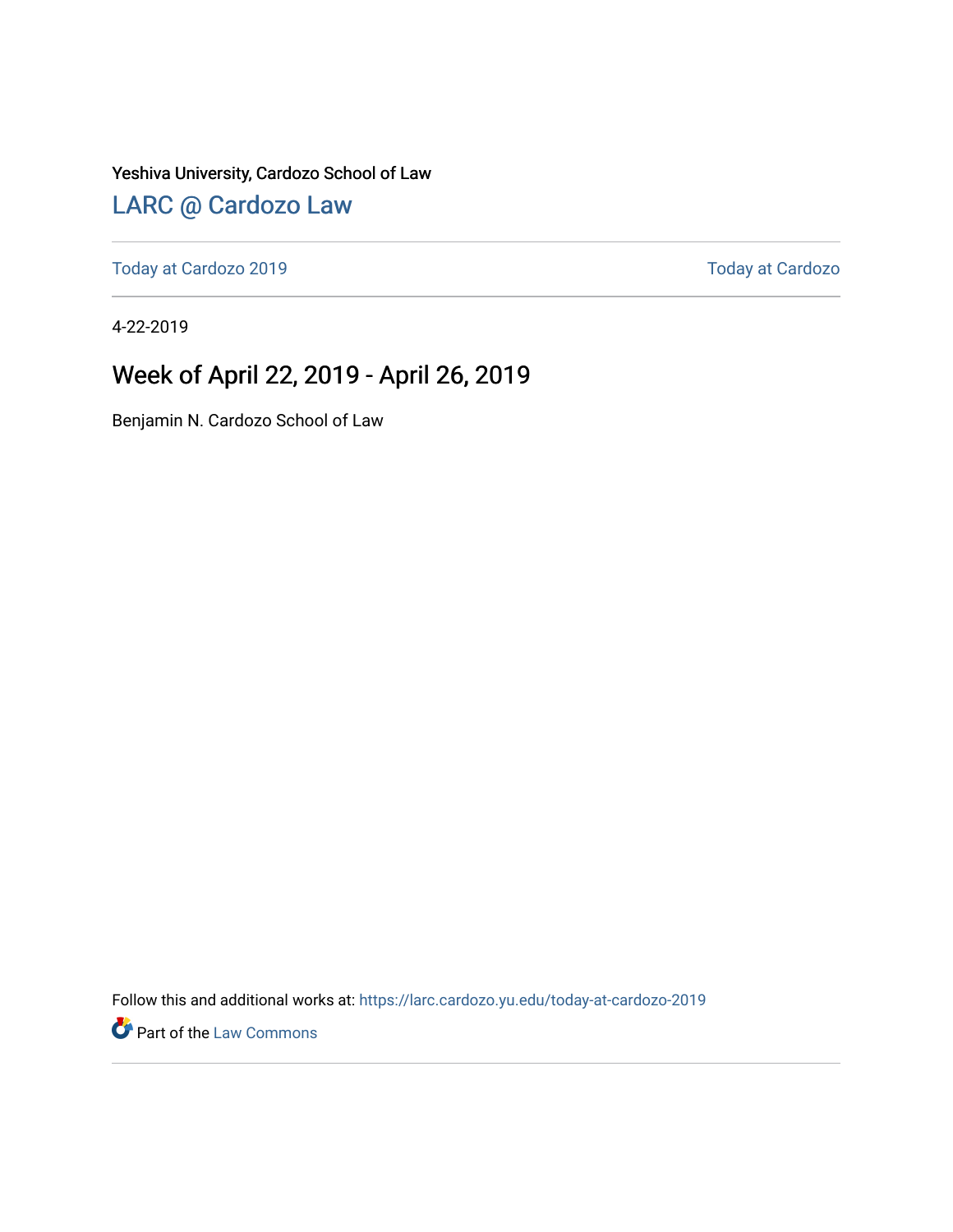# TODAY AT CARDOZO

## Monday, April 22, 2019

There were no events requested at this time.

Upcoming Events and Announcements

There were no events requested at this time.